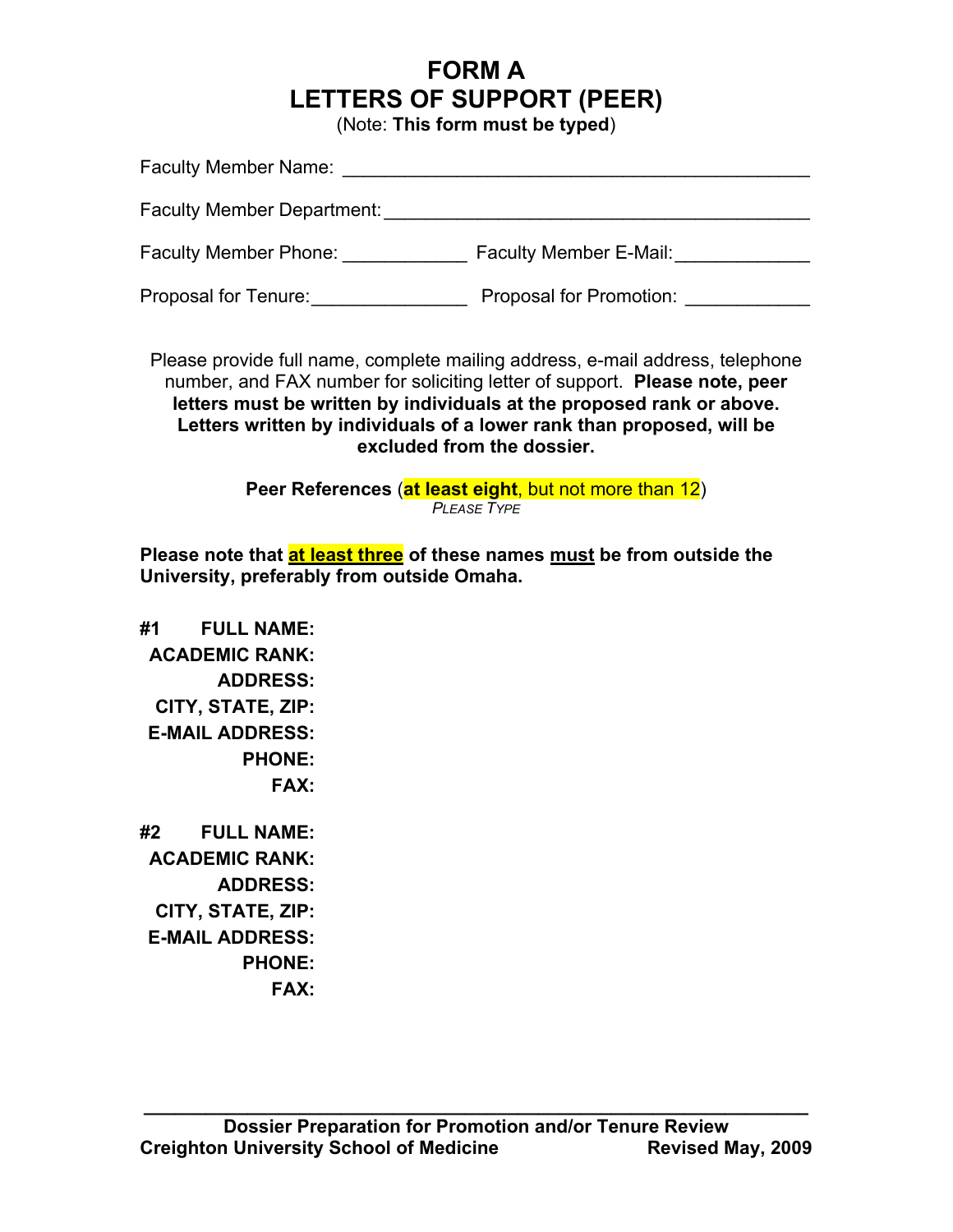Peer References (continued)

**#3 FULL NAME: ACADEMIC RANK: ADDRESS: CITY, STATE, ZIP: E-MAIL ADDRESS: PHONE: FAX:**

**#4 FULL NAME: ACADEMIC RANK: ADDRESS: CITY, STATE, ZIP: E-MAIL ADDRESS: PHONE: FAX:**

**#5 FULL NAME: ACADEMIC RANK: ADDRESS: CITY, STATE, ZIP: E-MAIL ADDRESS: PHONE: FAX:**

**#6 FULL NAME: ACADEMIC RANK: ADDRESS: CITY, STATE, ZIP: E-MAIL ADDRESS: PHONE: FAX:**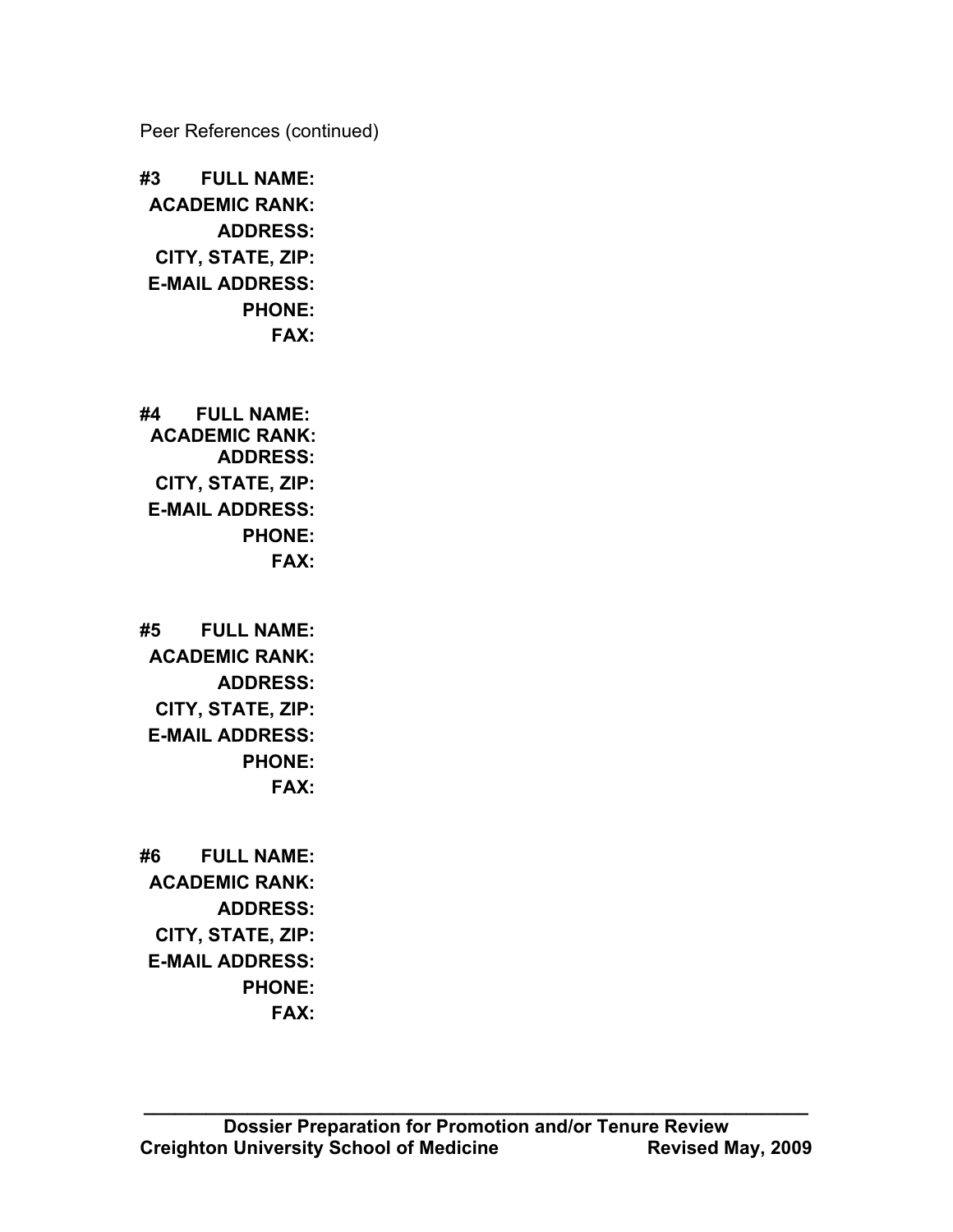Peer References (continued)

**#7 FULL NAME: ACADEMIC RANK: ADDRESS: CITY, STATE, ZIP: E-MAIL ADDRESS: PHONE: FAX:**

**#8 FULL NAME: ACADEMIC RANK: ADDRESS: CITY, STATE, ZIP: E-MAIL ADDRESS: PHONE: FAX:**

**#9 FULL NAME: ACADEMIC RANK: ADDRESS: CITY, STATE, ZIP: E-MAIL ADDRESS: PHONE: FAX:**

**#10 FULL NAME: ACADEMIC RANK: ADDRESS: CITY, STATE, ZIP: E-MAIL ADDRESS: PHONE: FAX:**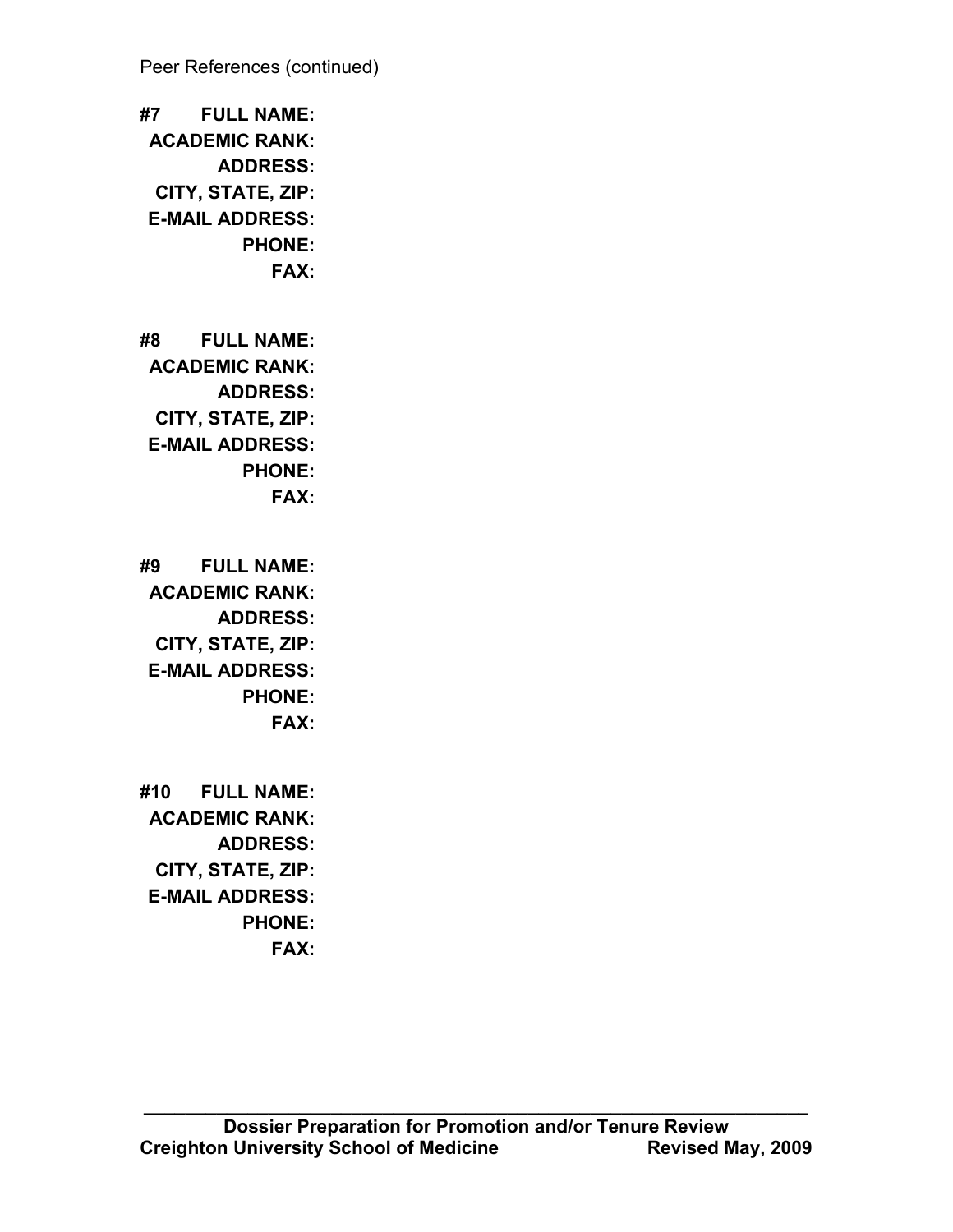**#11 FULL NAME: ACADEMIC RANK: ADDRESS: CITY, STATE, ZIP: E-MAIL ADDRESS: PHONE: FAX:**

**#12 FULL NAME: ACADEMIC RANK: ADDRESS: CITY, STATE, ZIP: E-MAIL ADDRESS: PHONE: FAX:**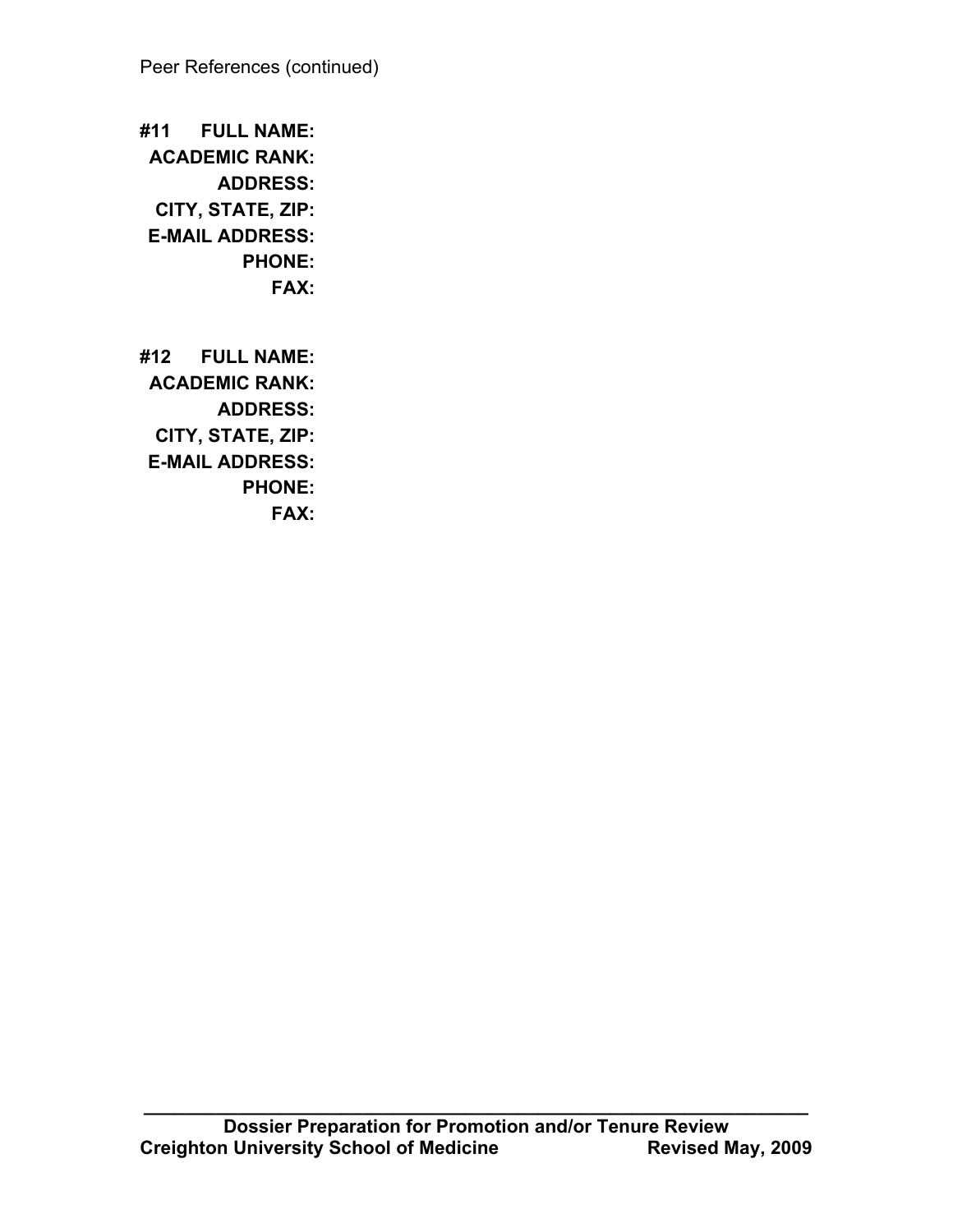## **FORM A LETTERS OF SUPPORT (STUDENT)**

(Note: **This form must be typed**)

| <b>Faculty Member Name:</b>       |                               |
|-----------------------------------|-------------------------------|
| <b>Faculty Member Department:</b> |                               |
| <b>Faculty Member Phone:</b>      | <b>Faculty Member E-Mail:</b> |
| Proposal for Tenure:              | Proposal for Promotion:       |

Please provide full name, complete mailing address, e-mail address, telephone number, and FAX number for soliciting letter of support.

## **Student References (at least six)**

*(Note: Current and former student is broadly defined as any learner, e.g. resident, fellow, etc.)*

*Please type:*

**#1 FULL NAME: ADDRESS: CITY, STATE, ZIP: E-MAIL ADDRESS: PHONE: FAX:**

**#2 FULL NAME: ADDRESS: CITY, STATE, ZIP: E-MAIL ADDRESS: PHONE: FAX:**

**#3 FULL NAME: ADDRESS: CITY, STATE, ZIP: E-MAIL ADDRESS: PHONE: FAX:**